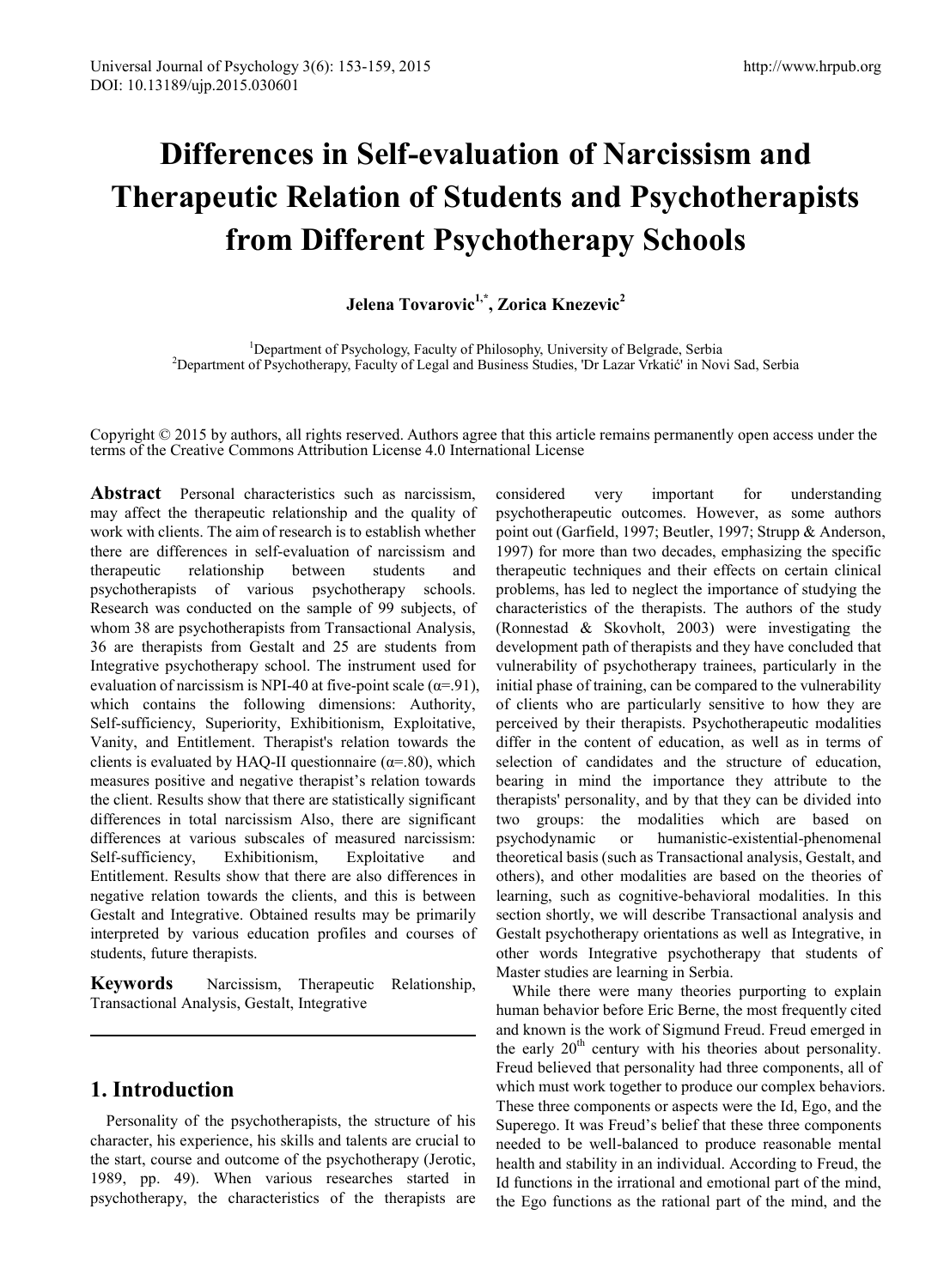Superego can be thought of as the moral part of the mind, a manifestation of societal or parental values. But perhaps Freud's greatest contribution (and the one that influenced Berne) was the fact that the human personality is multi-faceted. Regardless of the classification or name given to a particular area of personality (id, superego, etc.), each individual possesses factions that frequently collide with each other. And it is these collisions and interactions between these personality factions that manifest themselves as an individual's thoughts, feelings, and behaviors. Another scientist whose contributions impacted Dr. Berne in his development of Transactional Analysis is Dr. Wilder Penfield, a neurosurgeon from McGill University in Montreal. Penfield's experiments focused on the application of electrical currents to specific regions of the brain. Penfield discovered that, when applying current to the temporal lobe of live and alert patients, he would stimulate meaningful memories. In addition, not only were vivid pictures of that person's past revealed, but also the feelings and emotions associated with that event were uncovered. These patients would recite these events, even though in many cases they were events that the patients were unable to recollect on their own. Before Berne first published his theories on Transactional Analysis, he spent years formulating the framework of this approach. The key to this methodology was a transaction – the fundamental unit of social intercourse. Berne also defined a stroke – the fundamental unit of social action. With this definition, Dr. Berne defined the basic unit of analysis. At its simplest level, Transactional Analysis is the method for studying interactions between individuals. By identifying and standardizing upon a single unit, development and promotion of this theory was easily facilitated. Psychotherapists were able to read about Berne's theories and test them out in their own practices. It should be noted that this approach was profoundly different than that of Freud. While Freud and most other psychotherapists took the rather simplistic approach of asking the patient about themselves, Berne took an alternate approach to therapy. Berne felt that a therapist could learn what the problem was by simply observing what was communicated (words, body language, facial expressions) in a transaction. So instead of directly asking the patient questions, Berne would frequently observe the patient in a group setting, noting all of the transactions that occurred between the patient and other individuals (Berne, 1964; Stewart, 1992)*.*

The basic philosophy of Gestalt therapy is that a person tends to wholeness and integration of thinking, feeling and behavior. This perspective is opposed to determinism, believing that a person has the ability to notice the way in which his early experiences are associated with the current difficulties. Gestalt therapy is based on the here and now, emphasizes the importance of personal choice and responsibility. In other words, the emphasis is on what and how something is perceived, here and now, in order to assist the client to accept their polarity. The goal of Gestalt therapy is to help clients become more aware of current experience and increase their ability to make the right choices, the goal

is not analysis, but integration. Central importance is given to I-You relationship and quality of the therapists' presence. Therapists' attitudes and behavior are more important than the techniques that are being used. The therapist does not interpret the client, but instead helps them to come to their own interpretations. Clients recognize the unfinished business from the past that interfere with the current functioning and work on them (Humphrey, 1924; Barber, 2006*).*

Psychotherapists who are going to Master studies, they learn different therapeutic directions, in addition to Gestalt and Transactional Analysis they are familiar with the concepts of Systemic family therapy (in which the family is viewed as interactive, in systematic manner and it is a context that helps us understand how people function in relations with others and how to conduct), behavioral and cognitive-behavioral therapy (aimed at behavior as a result of learning in terms of behavior; while the basic assumption of cognitive-behavioral therapy is that people tend to adopt a wrong way of thinking, which leads to the disorder of emotions and behavior, and cognitive processes are the main determinants of our feelings and actions; therapy is primarily focused on cognition and behavior, emphasizes the role of thinking, decision making, questioning, operation and making new decisions).

In what the modalities differ is the focus on certain segments of education. We can distinguish: (a) education aimed at personality trainees/future therapists; and (b) training aimed at mastering the techniques that will be applied by the therapists. The first educational approach is inherent method, which is based on psychodynamic or humanistic-existential-phenomenal theory. During training therapists explore their personal experience, because the assumption of this psychodynamic orientation is that the outcome of the psychotherapeutic process is crucial for quality of the relation between the client and psychotherapist. Other educational approach is inherent to cognitive-behavioral therapies. Segment of the personality trainees is here reduced to a minimum, we could even say that in terms of targeted changes in the future therapists are practically nonexistent. Trainees assume the role of a patient solely for demonstration purposes in the function of training under direct supervision, because the approach believes that it does not matter who is doing, but only what and how the psychotherapy process works, and what techniques are applied.

There has been a realization that psychotherapy is not just what therapists do, but also what the therapist is as a person (Milenkovic, 1997; Goldberg, 2001). In this context, some authors point out that a large number of psychotherapists are emotionally unstable and that is what can influence the clients (Goldberg, 2001). As we have mentioned Transactional analysis and Gestalt therapists are dealing with personalities of the trainees and future therapists within the education process. Students of Master studies are learning Integrative psychotherapy, so that in addition to the work on their own personality, they are also considering different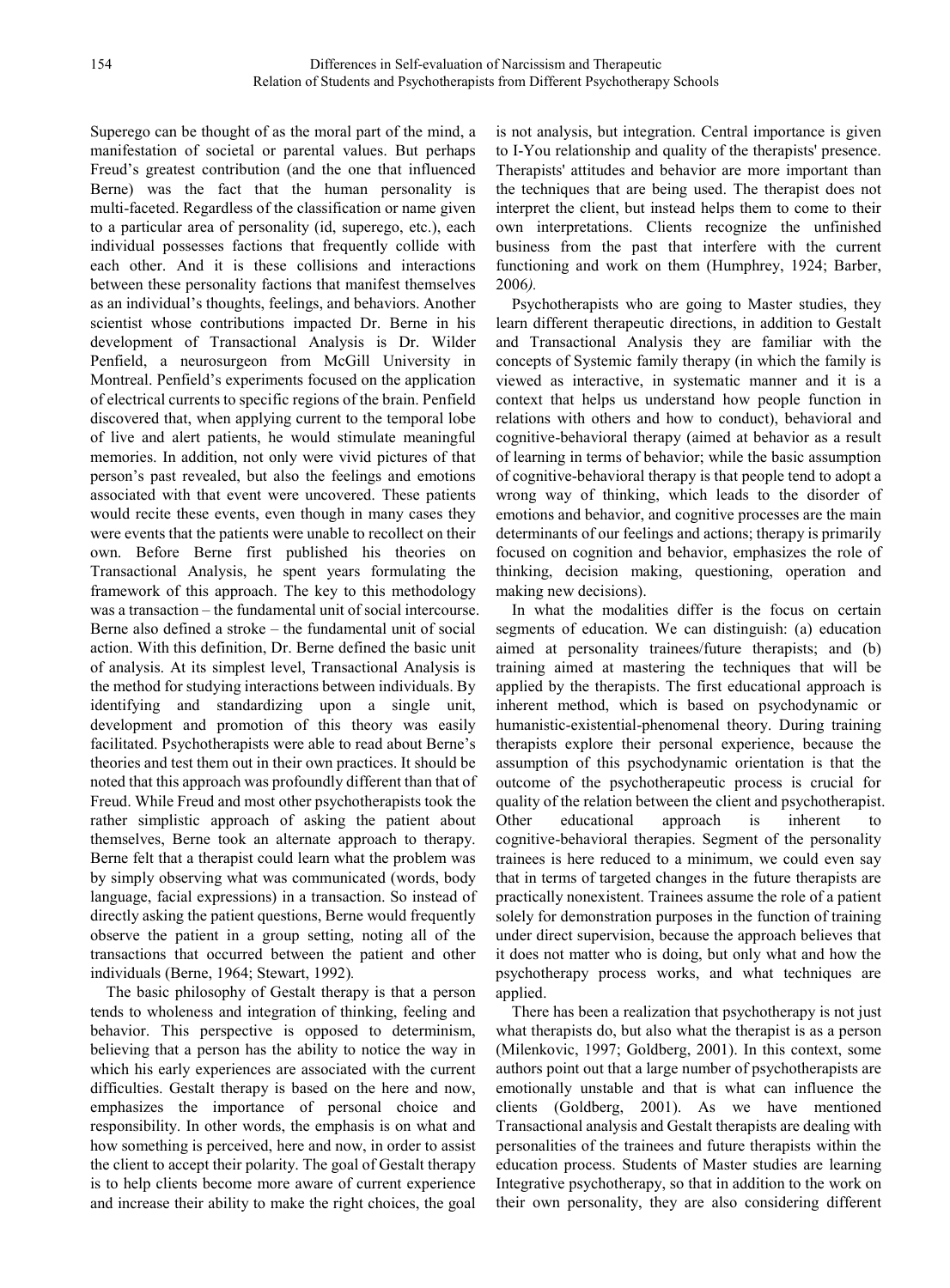techniques from other modalities that they should apply in the therapeutic process.

Therapeutic relationship is very important aspect in psychotherapeutic process. What happens when psychotherapists have higher self-love or narcissism, does that helps or enables them to communicate positively and productively with their clients? Narcissism is recognized as an important complex of personality traits. Narcissism is the dimension of personality which includes, at one end, high self-preoccupation and conceit, putting one's own wishes and needs above the wishes and needs of other people, showing unusual grandiosity, deep sense of having right to something and lack of empathy for other people's feelings, needs and wishes (Larsen & Buss, 2007). Definition from psychoanalytic glossary describes narcissism as the state of self-love focused on one's own ego, i.e. the image of one's own ego, the state in which erotic libidinous relations with people and with objects were not established or were discontinued (Trebjesanin, 2012). Narcissists are characterized by a highly positive or inflated self-concept. Narcissists use a range of intrapersonal and interpersonal strategies for maintaining positive self-views. For example, narcissists respond to critical feedback with anger and self-enhancing attributions (Campbell, Reeder, Sedikides & Elliot, 2000), fantasize about fame or power (Raskin & Novacek, 1991), and derogate those who provide threatening feedback (Kernis & Sun, 1994).

Since 1977, in many studies a statistical procedure of meta-analysis has been applied. The first meta-analysis had been carried out by Smith and Glass (Glass & Smith, 1977; Smith, Glass & Miller, 1980). However, we will present a recent meta-analysis by Beutler and his colleagues (2004). In a recent edition of the Handbook of Psychotherapy and Behavior Change authors have maintained classification variables of the psychotherapists in two mutually independent dimensions:

- 1. Observable versus concluded variables under the observable variables they include those variables that can be known independently of the psychotherapist, that are actually observation and the documentation (e.g., gender, age, used interventions); while the variables that are named as concluded, there is no objective record. They are self-evaluation of the psychotherapists (for example, attitudes towards gender, religious beliefs, theoretical orientation).
- 2. Personality versus states of personality personality traits are characteristics of the psychotherapists that are independent of the psychotherapeutic process, while the state of personality are specific to the psychotherapeutic situation and are part of the therapeutic process.

In this article we will not deal with the presentation of all results of this study (Beutler et al., 2004), who actually presented the results in the four quadrants according to the previous edition of the Handbook (Bautler, Machado & Neufeldt, 1994). The four quadrants are observable personality traits, the observable personality states, concluded personality traits and concluded personality state.

It is noteworthy, that concluded personality traits including personality traits such as: mechanisms to overcome the crisis, psychotherapists well-being, its beliefs, values and cultural attitudes. Also, personality traits of the psychotherapists are often influenced by how he perceives and responds to the client, and it could on the other hand influence the client's responses. In study of Tremblay, Herron and Schultz (1986) they have administered the Personality Orientation Inventory to 90 male and 90 female psychotherapists to investigate the relation between theoretical orientation and personality. Ss were self-designated as an equally distributed among behavioral (BEH), psychodynamic (PSY), and humanistic (HUM) groups. Results suggest the existence of a core therapist personality, with separate personality patterns for each orientation. However, the patterns were more overlapping than they were unique. HUMs had the most unique positive personality traits. They differed from BEHs on flexibility, acceptance of personal aggression, sensitivity to their own feelings, and development of intimate relationships. They differed from both BEHs and PSYs in being more inner-directed, affirming of self-actualizing values, and expressing feelings in action. BEHs were most like PSYs, who, in turn, shared more with HUMs. The unique BEH behavioral constellation was relatively limited flexibility, acceptance of their own feelings, and development of relationships. In other research conducted in Serbia, on a sample of 13 therapists and 282 of their trainees of different modalities, the results indicated that differences in professional and personal ego ideals of psychotherapy trainees/future therapists may be considerably higher between groups of the same psychotherapeutic modality. The author concludes that the formation of the ego-ideal in the future psychotherapists is connected with the personality of their therapists-educators, both in humanistic and cognitive-behavioral orientation (Sakotic-Kurbalija, 2006).

Campbell (1999) suggests that narcissists have interpersonal relationships that lack in commitment and caring. Although it seems that narcissistic person has high self-respect, the person is actually doubtful about him/herself, and therefore constantly needs praise and attention, and we call this phenomenon narcissistic paradox. (Larsen & Buss, 2007) The person has grandiose feeling of self-importance, but he/she is still "vulnerable to attacks" on his/her self-respect and cannot stand criticism very well.

All forms of psychotherapy, whatever their underlying theories, and no matter what techniques they use, attempt to promote beneficial changes in a patient's attitudes and symptoms through the influence of a therapist with whom the patient has a close relationship (Frank, 1959). There is a relationship between the client and the psychotherapist that is full of understanding, unconditional acceptance and trust, where the client can speak openly about him/herself and about problems. This is the relationship, in which two persons voluntarily meet, with clear rules, aims and limits related to their interaction. Psychotherapist is always aware that his/her relation with the client should urge the client to change, but also it is not up to him/her to tell the client what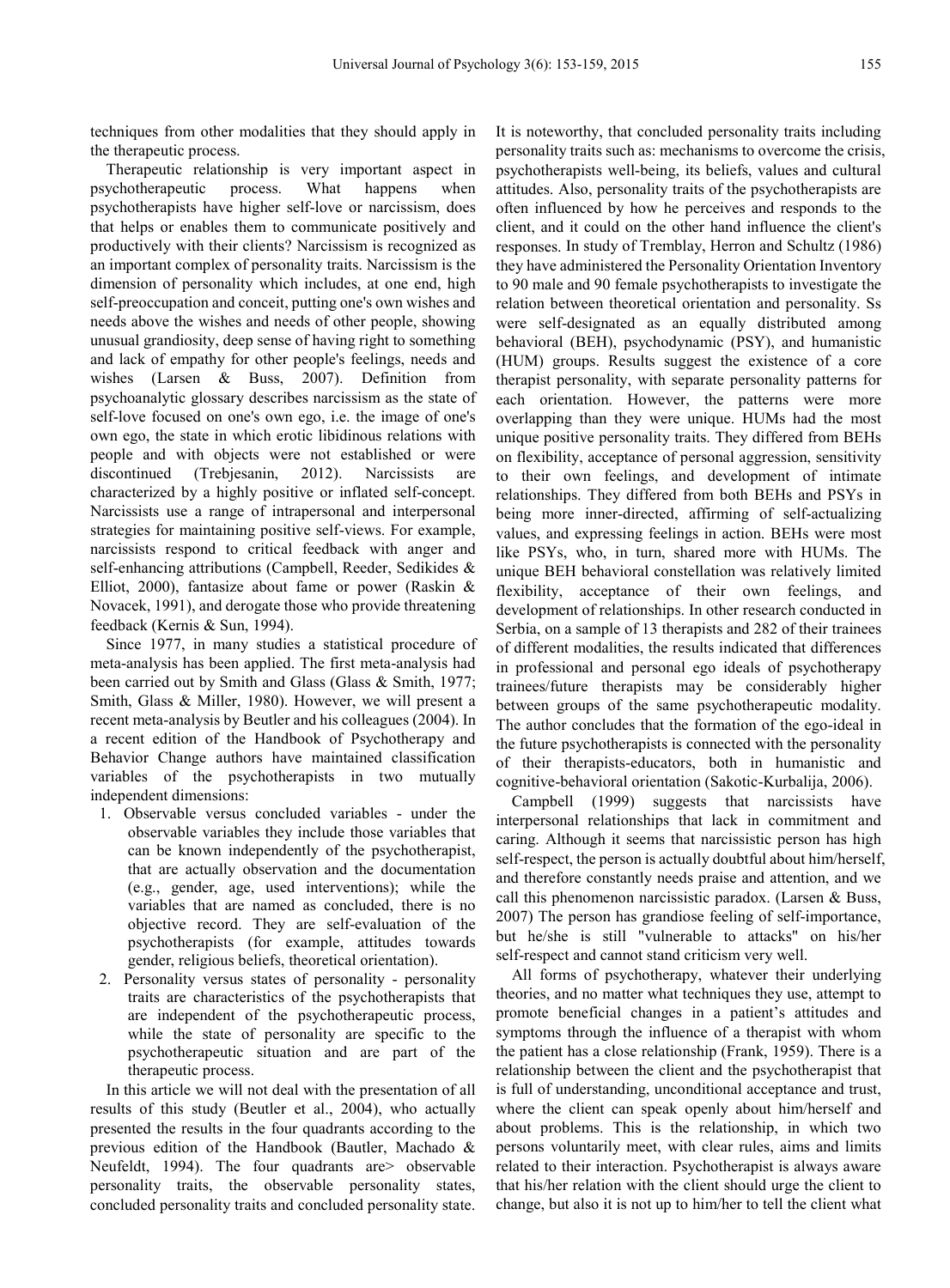to do. Understanding, acceptance and mutual respect are the most important in the relationship itself. Relationship between the therapist and the client is the basis of psychotherapeutic process. As McConnaughy concludes the nature of the therapist's approach to clients is determined by who the therapist is as a person. The personal development, interpersonal style, and life experiences of the therapist shape the emotional climate, theoretical perspective, and techniques that the therapist offers to clients when they present for treatment. A wealth of clinical and theoretical writings underscore the relevance of the therapist's personal contribution to the quality of the therapy, and the psychotherapy research literature supports and strengthens this position. McConnaughy surveys some of the research literature in his paper and a truism which is noted that therapists should be well developed and comfortable with themselves and able to relate effectively with others. The concomitant is that practitioners who are insufficiently mature will have much difficulty in attending to clients' needs. The dynamics of the therapy relationship lies in the space in between each practitioner and client.

However, many therapeutic schools have different approaches to the therapeutic relationship. Personal characteristics such as narcissism, may affect the therapeutic relationship and therefore the quality of work with clients. The key assumption of research is that self-evaluation of narcissism degree and therapeutic relationship differs in students and psychotherapists from various psychotherapy courses. As far as the course in psychotherapy is concerned, we refer to students at university level (master in psychotherapy, integrative psychotherapy school) and trainees of various private Training psychotherapy schools (Transactional analysis and Gestalt therapy). As previously mentioned psychodynamic approaches are oriented more to the personality of the therapist, while students that are learning Integrative psychotherapy, in addition to direction on the personality of the therapists they are also oriented towards the use of various techniques that are integrated in Cognitive-behavioral modalities and Systemic family therapy. Therefore, the Transaction analysis and Gestalt psychotherapists should not differ in terms of personality traits in relation to students of Integrative orientation. This further implies that Transactional analysis and Gestalt therapists are more directed at themselves, improve and change their personality traits when required. However, students of Integrative psychotherapy have a special course on the therapeutic relationship. Accordingly, it is assumed that the modalities differ in personality traits, as well as the therapeutic relationship. Therefore, the aim of research is to establish whether there are differences in self-evaluation of narcissism and therapeutic relationship between students and psychotherapists of various courses and psychotherapy schools. Special hypothesis of research is that students and practical therapists, from Gestalt and Transactional analysis, have lower scores in narcissism as compared with psychotherapists from Integrative who pursue academic

education. Also, there is another hypothesis that therapists from Integrative will achieve higher scores in positive therapeutic relationship, considering the fact that they study therapeutic relationship as a subject during their studies.

# **2. Methodology**

*Procedure:* The research was conducted in January of 2015. The participants answered on questionnaires during the psychotherapist group meetings or via mail. The testing of participants was anonymous and there were no any issues during the time when research was conducted.

*Sample:* Research was carried out on the sample of 99 participants. There were 38 psychotherapists from Transactional Analysis, 36 are therapists from Gestalt and 25 are therapists from Integrative psychotherapy school in Serbia. Respondents who are the youngest are 20 years old, while the oldest are 55 years old, and the average age is 31. There are 88 female therapists and students (88.9%) and 11 male therapists and students (11.1%). As mentioned, we refer to students at university level (master in psychotherapy, integrative psychotherapy school) and trainees of various private Training psychotherapy schools (Transactional analysis and Gestalt therapy).

*Measures:* The instrument used for evaluation of narcissism is NPI-40, five-point scale  $(\alpha = .91)$ , which contains the following dimensions: Authority, Self-sufficiency, Superiority, Exhibitionism, Exploitative, Vanity, and Entitlement. Therapist's relationship towards the clients is evaluated by HAQ-II questionnaire ( $\alpha$ =.80), which has 19 items and measures Positive and Negative therapist's relationship towards the client.

# **3. Results and Discussion**

We have presented results in narcissism, its subscales and therapeutic relationship between Transactional analysis, Gestalt and Integrative psychotherapeutic schools, using ANOVA statistical method. In Table 1. descriptive statistics are showed for narcissism, its subscales and positive and negative relationship towards clients. Results indicate that there are statistically significant differences in: Total narcissism (df=2, F=5.189, p=0.007), and Exhibitionism  $(df=2, F=3.870, p=0.024)$ , where Gestalt and Integrative have higher scores than Transactional analysis (TA); Self-sufficiency (df=2, F=3.375, p=0.038), Exploitative subscale (df=2, F=5.189,  $p=0.007$ ), and Entitlement (df=2, F=6.254, p=0.003), where Integrative has higher scores than Gestalt and TA; Negative relationship towards clients (df=2, F=3.142, p=0.048), where TA and Integrative have lower scores than Gestalt. However, there are no significant differences in following dimensions: Authority (df=2, F=2.394, p=0.097), Superiority (df=2, F=2.252, p=0.111), Vanity (df=2, F=2.054, p=0.134), Positive relationship towards client (df=2, F=2.641, p=0.076).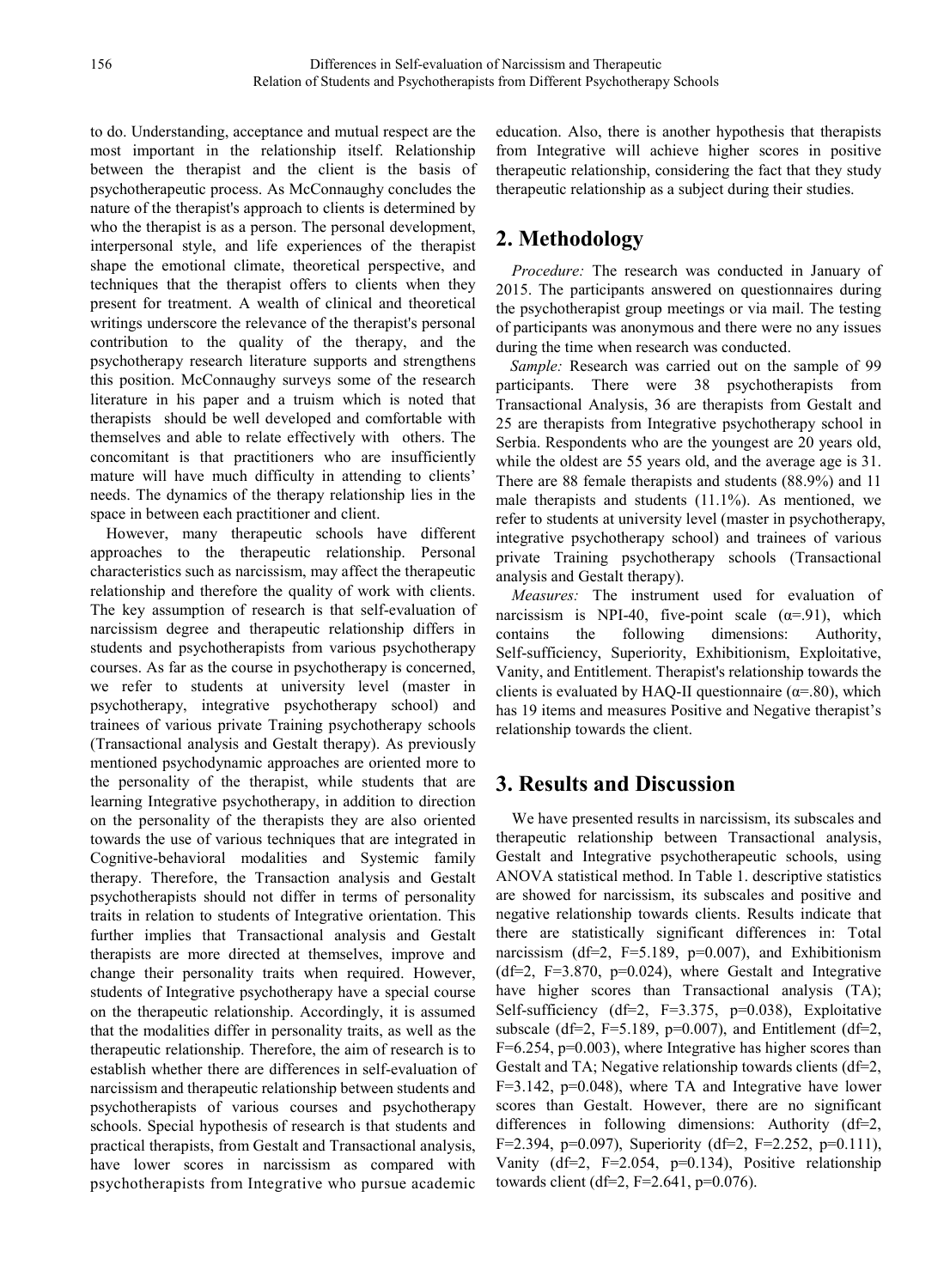|                   |             | Mean  | Std. Deviation | Minimum          | Maximum |
|-------------------|-------------|-------|----------------|------------------|---------|
| Authority         | Gestalt     | 25.69 | 3.963          | 15               | 33      |
|                   | TA          | 23.45 | 5.708          | 10               | 35      |
|                   | Integrative | 25.64 | 4.872          | 17               | 33      |
|                   | Total       | 24.82 | 4.991          | 10               | 35      |
| Self-sufficiency  | Gestalt     | 18.31 | 3.152          | 9                | 24      |
|                   | <b>TA</b>   | 18.68 | 3.580          | 9                | 25      |
|                   | Integrative | 20.44 | 3.001          | 14               | 26      |
|                   | Total       | 18.99 | 3.367          | 9                | 26      |
| Superiority       | Gestalt     | 16.19 | 3.504          | $\overline{7}$   | 21      |
|                   | TA          | 15.21 | 3.155          | 8                | 21      |
|                   | Integrative | 17.00 | 3.342          | $\mathbf{9}$     | $22\,$  |
|                   | Total       | 16.02 | 3.375          | $\boldsymbol{7}$ | 22      |
| Exhibitionism     | Gestalt     | 20.61 | 6.058          | 11               | 29      |
|                   | TA          | 17.92 | 4.364          | $\mathbf{9}$     | $28\,$  |
|                   | Integrative | 20.92 | 3.718          | 13               | 28      |
|                   | Total       | 19.66 | 5.059          | 9                | 29      |
| Exploitative      | Gestalt     | 13.53 | 2.420          | $\mathbf{9}$     | 18      |
|                   | TA          | 12.74 | 3.916          | 5                | 21      |
|                   | Integrative | 15.68 | 4.161          | 10               | 23      |
|                   | Total       | 13.77 | 3.672          | 5                | 23      |
| Vanity            | Gestalt     | 8.75  | 3.805          | $\overline{3}$   | 14      |
|                   | TA          | 7.95  | 3.110          | 3                | 14      |
|                   | Integrative | 9.56  | 1.660          | $\sqrt{6}$       | 12      |
|                   | Total       | 8.65  | 3.147          | $\overline{3}$   | 14      |
| Entitlement       | Gestalt     | 16.97 | 4.681          | $\mathbf{9}$     | 27      |
|                   | TA          | 16.29 | 4.826          | $\boldsymbol{7}$ | 25      |
|                   | Integrative | 20.20 | 3.379          | 11               | 26      |
|                   | Total       | 17.53 | 4.685          | $\boldsymbol{7}$ | 27      |
| Negative relation | Gestalt     | 15.36 | 3.498          | 11               | 23      |
|                   | TA          | 14.82 | 3.660          | 9                | 23      |
|                   | Integrative | 13.20 | 2.661          | $\boldsymbol{7}$ | 21      |
|                   | Total       | 14.61 | 3.449          | $\overline{7}$   | 23      |
| Positive relation | Gestalt     | 58.50 | 4.820          | 47               | 68      |
|                   | TA          | 55.95 | 5.136          | 48               | 66      |
|                   | Integrative | 56.76 | 4.390          | 48               | 63      |
|                   | Total       | 57.08 | 4.923          | 47               | 68      |

**Table 1.** Descriptive statistics of narcissism, its subscales, positive, and negative relationship towards clients of Transactional analysis, Gestalt and Integrative psychotherapeutic school.

Results indicate that there are differences in total narcissism between Integrative and Gestalt, as well as between Integrative and Transactional analysis. Also, at subscales of Self-sufficiency, Exploitative subscale and Entitlement, there are statistically significant differences between Integrative psychotherapeutic school and Gestalt and Transactional analysis. Descriptive statistics, i.e. mean scores, indicate that subjects from Integrative have higher scores at aforementioned subscales. At Exhibitionism subscale, Transactional analysis differs from Gestalt and Integrative, i.e. they have lower scores. Results at the subscale of Negative therapeutic relationships show that there are differences between subjects from Integrative therapeutic school and Transactional analysis and Gestalt therapists. Also, sample from Integrative have lower scores at this subscale.

These results are consistent with the research conducted on sample of 74 participants of Transactional analysis and Gestalt psychotherapy school students, where authors concluded that there are differences in narcissism and its subscales between these two groups (Tovarovic and Knezevic, 2015). However, not many studies are investigating narcissism or any other important personality trait in psychotherapists that can impact relationship between client and therapist.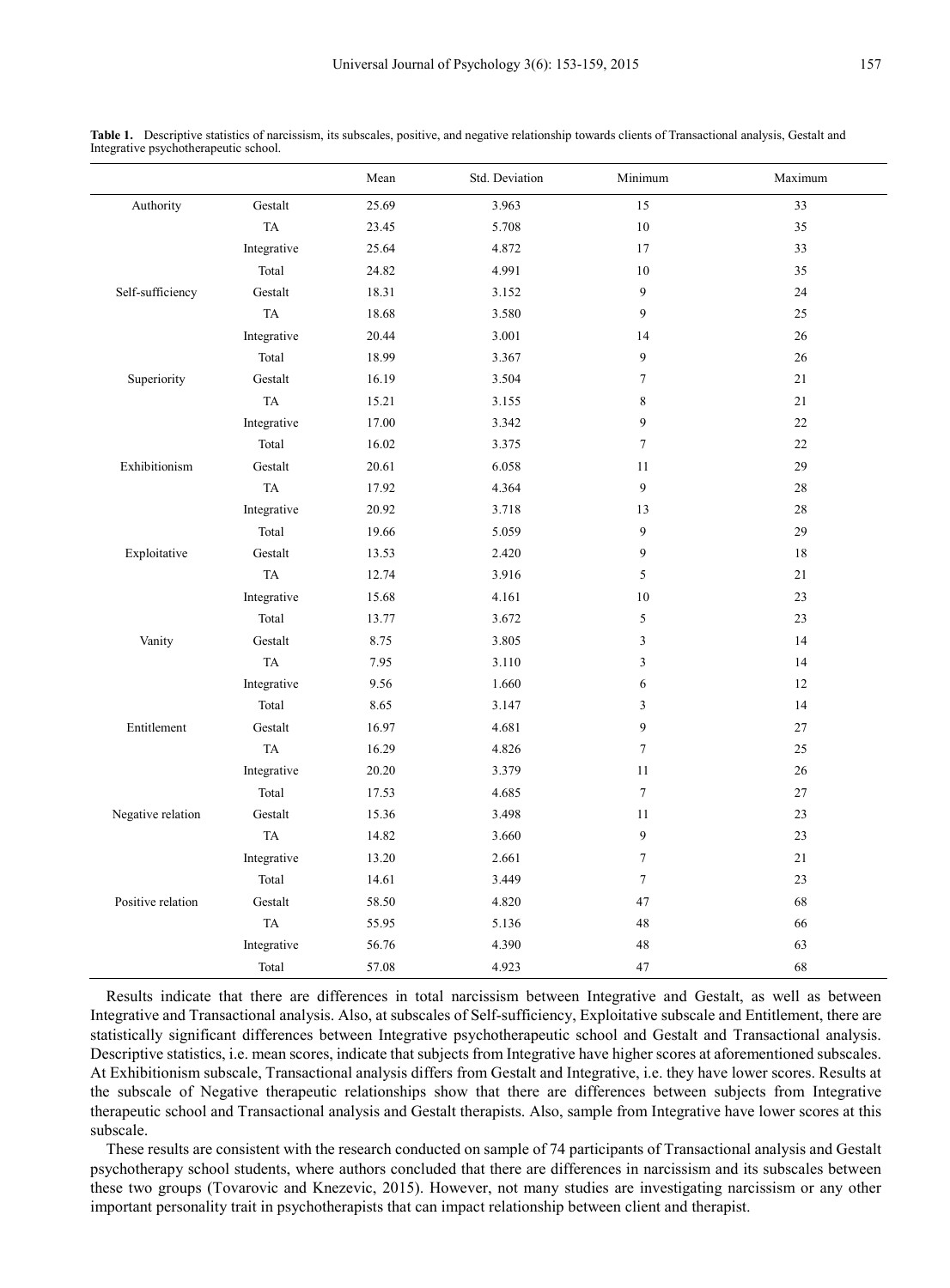| Dependent Variable    | (1)       | $\left( J\right)$ | $(I-J)$     | Std. Error | Sig. |
|-----------------------|-----------|-------------------|-------------|------------|------|
|                       | Int       | Ges               | $2.134(*)$  | .856       | .014 |
| Self-sufficiency      |           | TA                | $1.756(*)$  | .847       | .041 |
| Exhibitionism         | <b>TA</b> | Ges               | $-2.690(*)$ | 1.144      | .021 |
|                       |           | Int               | $-2.999(*)$ | 1.266      | .020 |
| Exploitative          | Int       | Ges               | $2.152(*)$  | .916       | .021 |
|                       |           | TA                | $2.943(*)$  | .906       | .002 |
| Entitlement           | Int       | Ges               | $3.228(*)$  | 1.159      | .006 |
|                       |           | TA                | $3.911(*)$  | 1.146      | .001 |
| Negative relationship | Int       | Ges               | $-2.161(*)$ | .879       | .016 |
|                       |           | TA                | $-1.616$    | .869       | .066 |
| Narcissism total      | Int       | Ges               | 9.384       | 5.412      | .086 |
|                       |           | TA                | $17.203(*)$ | 5.354      | .002 |

**Table 2.** Multiple comparisons on narcissism, its subscales, and negative relationship towards clients between Transactional analysis, Gestalt and Integrative psychotherapeutic school.

\*(I) – Psychotherapy school; (J) – Psychotherapy school; (I-J) – Mean difference; Int – Integrative; TA – Transactional analysis; Ges – Gestalt.

### **4. Conclusions**

The aim of research is to establish whether there are differences in self-evaluation of narcissism and therapeutic relationship between students and psychotherapists of various courses and psychotherapy schools. We have confirmed by this research that there are differences between evaluation of students and therapists in total narcissism and its dimensions, as well as in negative relationship towards the clients. Results show that students from Integrative psychotherapy have the highest scores in narcissism and its dimensions, while the lowest score of students from Integrative is notice at subscale negative relationship towards the clients.

Students from Integrative psychotherapeutic school have higher scores at Self-sufficiency subscale than therapists from Transactional analysis and Gestalt, i.e. they think they have abilities to make decisions and to perform certain task at proper manner; they also have higher scores at Exploitative subscale, in other words, they think that they can persuade other people to think in the same or in the similar way as they do; while higher scores at the subscale of Entitlement of students from Integrative psychotherapy indicate that respect of other people is very important for them, and that they can achieve whatever they want. At Exhibitionism subscale Transactional analysis psychotherapists have lower scores than therapists from Gestalt and subjects from Integrative, which indicates that they are more modest and that they do not want to be in the center of attention.

Students from Integrative psychotherapeutic school have lower scores at the subscale of Negative therapeutic relationship than therapists from Gestalt and Transactional analysis, which indicates that students think that clients trust them, that they productively exchange opinions with clients and that they understand them and their needs and problems.

Lower scores at the subscale of negative relationship and their interpretation confirm that students from Integrative have higher self-confidence and that they trust in their abilities more than therapists from Gestalt and Transactional analysis.

The beginning of professional training can be an exciting, but also very demanding path, because it represents a transition from the known role of lay helpers into the unfamiliar role of professional therapists (Ronnestad & Skovholt, 2003). Students who are learning certain psychotherapeutic orientation are reviewing what kind of personality traits are needed for this type of work. In this process educators and supervisors should help them to construct and develop as professional therapists. Direct, real or non constructive criticism could have negative effect on their confidence. Therefore, supervisors should give constructive criticism that would help them in further professional development of students and future therapists. Psychotherapists who do not have supervision and are independent, positive contact and relationships with clients plays a key role in the continued therapeutic process. The feedbacks that psychotherapists could get from clients are significant in the development of not only a positive therapeutic relationship, but also in a lifework of therapists as persons. In addition, psychotherapists colleagues can also provide them constructive criticism or advice to contribute to the development of trainees and psychotherapists. Constant education and training such as how to become a better therapist, how to improve communication with clients or how to improve the therapeutic relationship, and many others, can contribute to the professional development of current and future therapists.

We can interpret results by various educational profile and field of expertise of students, future therapists. Students from Integrative psychotherapeutic school have finished master studies of psychology, psychotherapy department, while subjects from Gestalt and Transactional analysis did not have